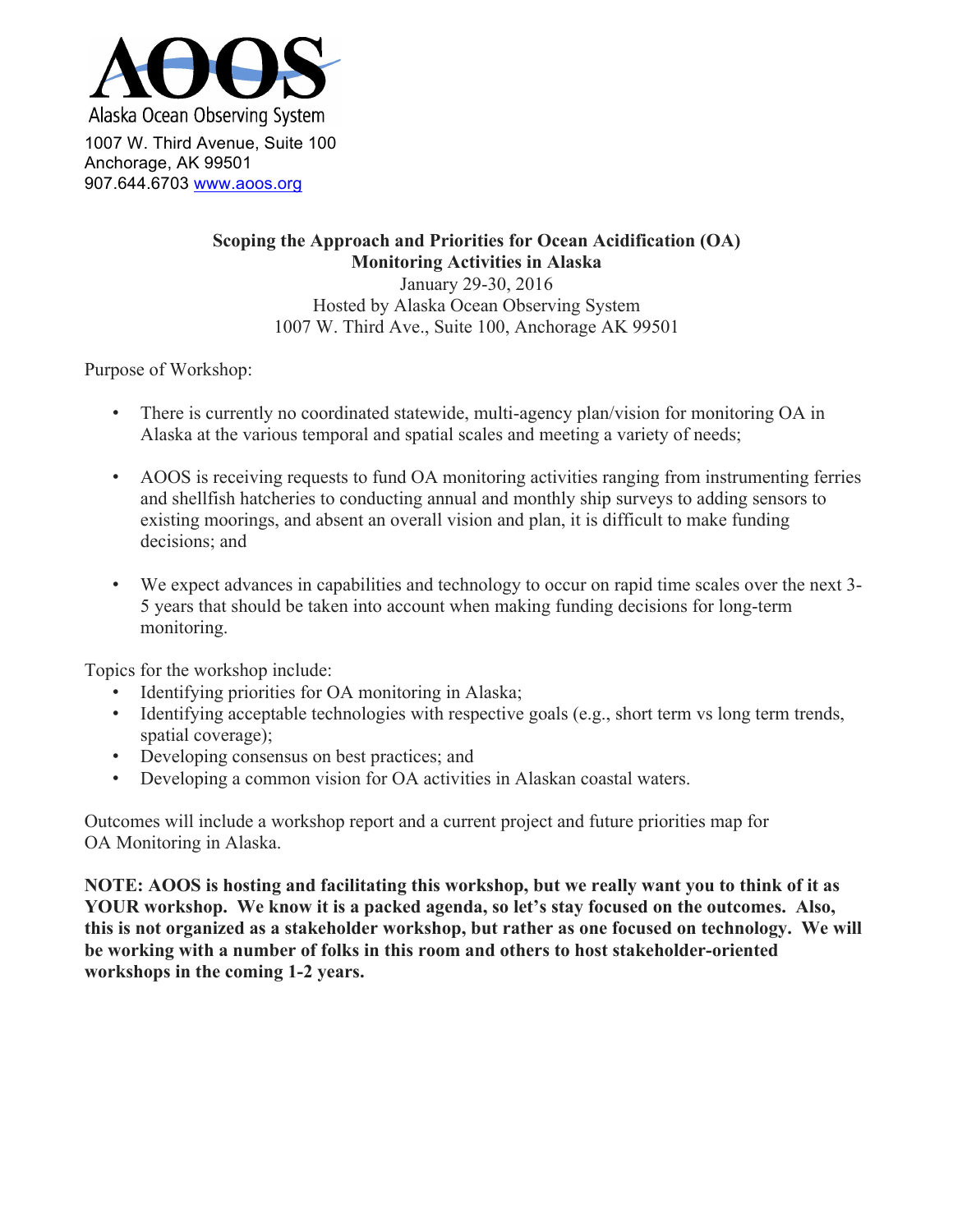# **Meeting Format And Focus Questions for the Workshop**

The meeting format is meant to be informal though directed towards discussions that will address the more technical aspects of planning for OA efforts in Alaskan waters. We encourage discussions, therefore time is allotted after each presentation as well as during the working sessions. Presenters are welcome to use up to 15 minutes to give their overviews, but can use less time if desired.

Feedback on the initial draft agenda from participants suggested some focus questions to consider throughout the workshop:

- 1. How can we identify the ocean acidification signal in the Alaska coastal waters?
- 2. What is the temporal and spatial variability of that signal?
- 3. What are the advantages and disadvantages of the various methods (i.e., accuracy and precision required for purpose of data, moored vs. fast or slow moving platforms, cost, location, ability to analyze samples and data, maintenance of equipment, skilled techs/staff to do all above)?
- 4. What are the physical, chemical and biological parameters that should be included in the Alaska OA Observing System?
	- a. What will it take to measure all these parameters?
- 5. Are there benefits of staying in a location where there is a long OA record vs. benefits of moving the long-term monitoring effort(s) to another locale? In other words, do we break a long time series to get coverage elsewhere?
- 6. How do we site moorings, stations for sampling, and at what water depths? What distance between stations, and what are length scales for deciding an effort?
- 7. What organisms can we monitor in the field that will be an early warning indicator of the biological impacts of OA?

We provided a separate **Participant Questionnaire** – please consider these questions prior to the workshop, and if willing, provide the workshop organizers a completed questionnaire during or after the workshop.

The agenda is detailed to help guide discussions. Timelines shown are an effort to accomplish the mission. If something is missing, we welcome additional considerations that should be discussed or raised. There will be a review opportunity when the draft workshop report is completed this spring.

We at AOOS welcome you to this workshop and thank you for your generosity in providing your time, support and input to this valuable effort.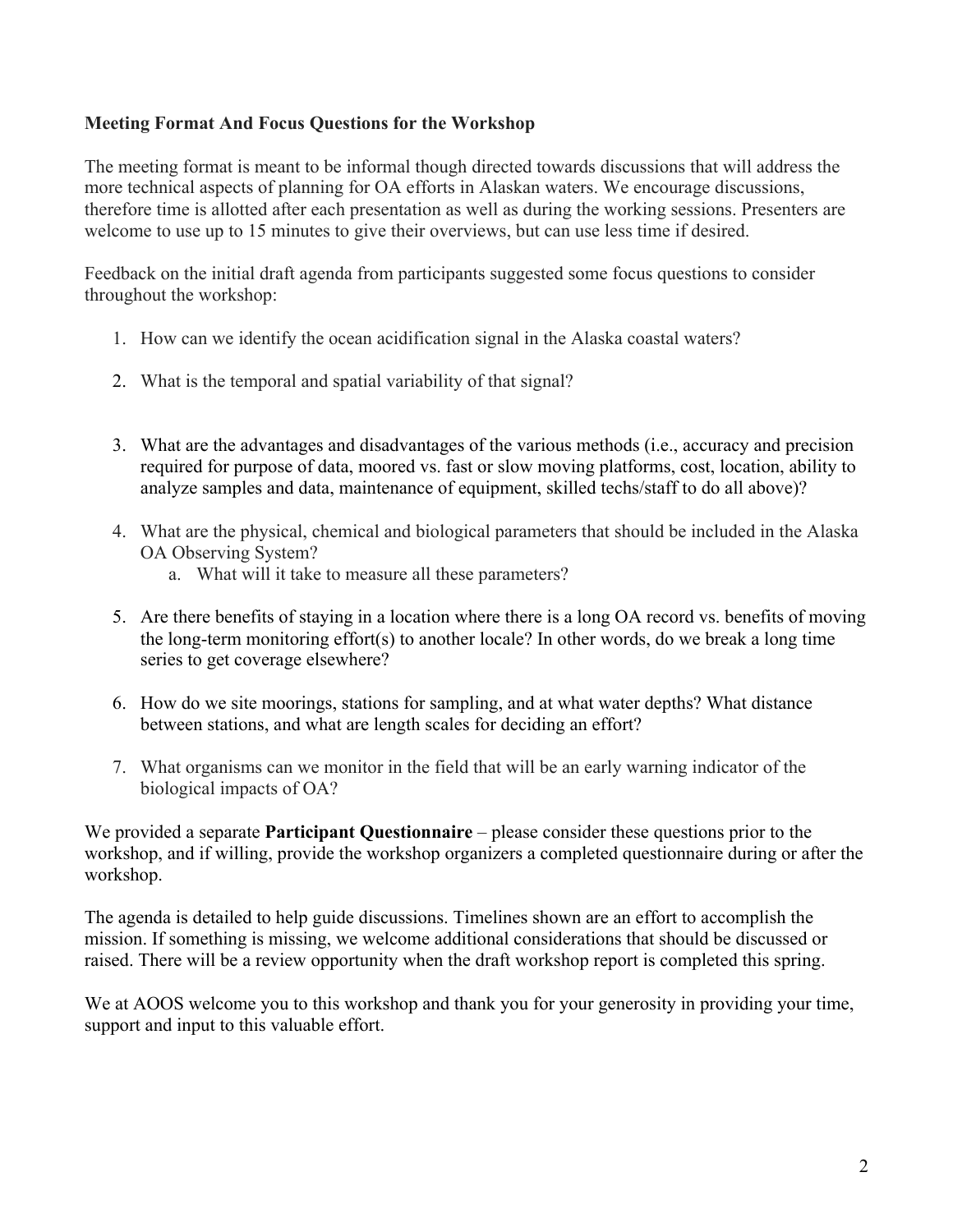# **Day 1**

- 8:00 Sign in, meet and greet, coffee & breakfast provided
- 9:00 Molly McCammon (AOOS) Welcome and Introduction to AOOS Round-table with short introductions (Name, organization, area of interest with respect to OA)
- 9:20 Carol Janzen (AOOS) Brief review of goals and objectives of workshop
	- Identify priorities for OA monitoring locations or emphasis in Alaska: for example
		- o Areas with glacier discharge influence
		- o Areas where salinity is changing or expected to change
		- o Areas where ice cover is changing
		- o Areas where terrestrial amplifiers are changing, such as nutrient inputs
		- o Areas experiencing seasonal algal blooms indicate change/increased activity
		- o Areas with biological species and coastal communities most vulnerable to OA
	- Identify appropriate technologies for respective goals (e.g., short term vs. long term trends, spatial coverage/surface mapping baseline, acceptable techniques, water sample techniques, other necessary parameters that are required to make sense of OA data, forecasting);
		- o What technologies are still in the RnD phase and which ones are accepted as proved technologies?
		- o Help clarify what works for specific locations based on methods (i.e., shipboard vs. glider) and data need (accuracy and precision and spatial coverage) and resource availability (manpower, cost to implement appropriate methods)
	- Describe and document best practices for OA monitoring efforts;
		- o Discussion topics may include maintenance, replicate sampling, auxiliary data, calibration protocols, lab and field QA/QC, minimum standards;
		- o Integrated data management protocols will also be presented (Jan Newton will be presenting on this topic: IPA-COA and GOAON-Global Ocean Acidification Observing Network)
	- Develop an inventory list and map detailing the OA activities by region (GOA and Arctic) in Alaskan coastal waters;
	- Revisit recommendations from 2014 AOOS supported OA Workshop, which serve as a starting point for discussions (are these still relevant, and can more specifics be added?). The recommendations from 2014 were:
		- o Expand coastal OA monitoring to include additional moorings in most vulnerable regions (i.e., Bering and Chukchi Seas were identified in 2014).
			- Question: Where, how long, possible methods that make most sense?)
		- o Provide real-time or near real-time OA parameters
			- § Question: Where specifically? For forecasting? Planning shellfish activities? Ambient monitoring?
		- o Increase lab and field research on potential biological and "human use" impacts of OA
			- § Question: Labs exist, but more money is needed for paying technical staff and researchers time. Is it something to try to coordinate from other agencies or through proposal collaborations? How can AOOS help here?
		- o Identify breadth of species being studied for impacts by OA changes, with emphasis placed on lower trophic level prey sources for commercially important species first
			- Question: How can AOOS support these types of OA activities?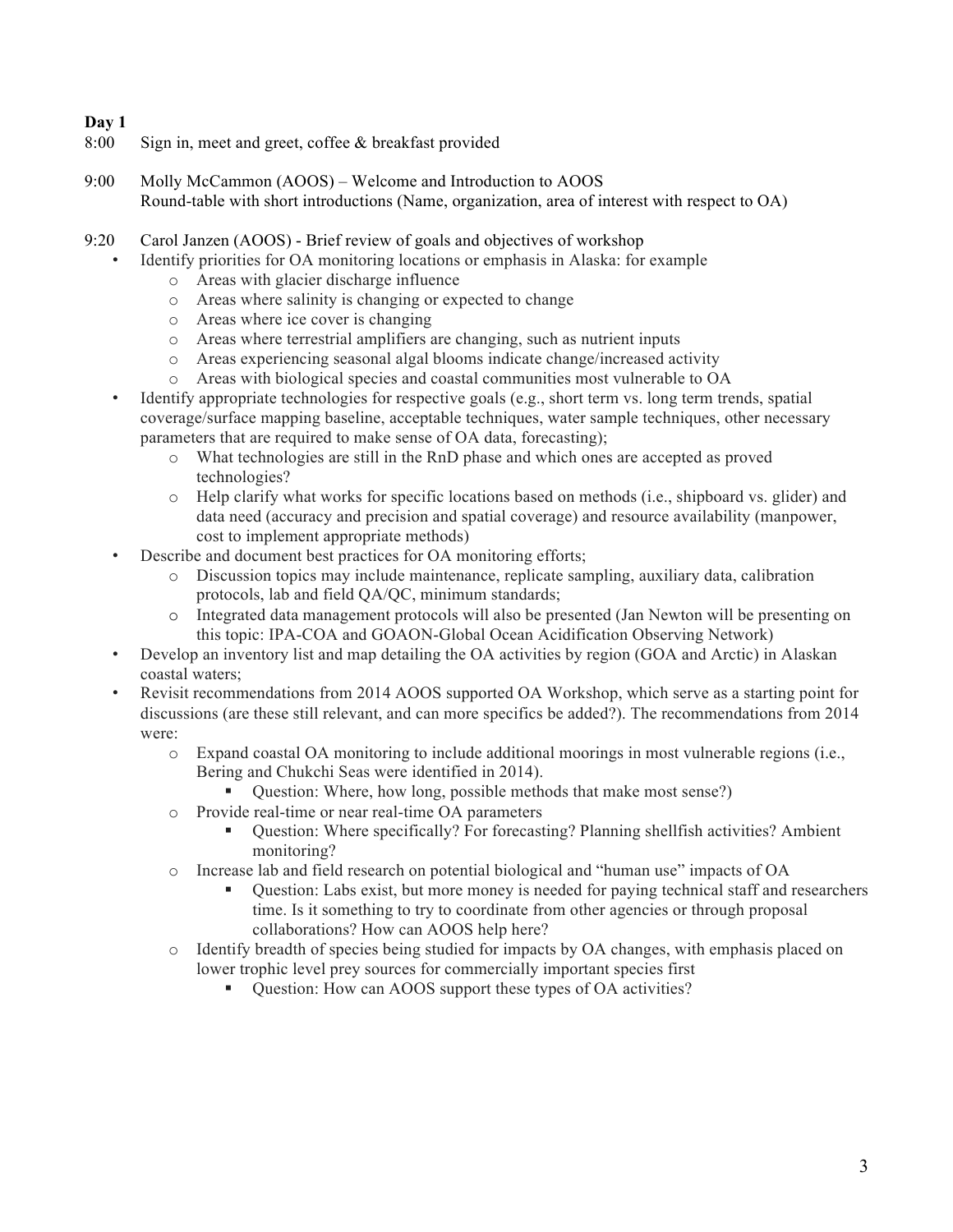#### **Kickoff Presentations: 20 minutes are provided per presentation topic, but please keep presentations no longer than 15 minutes to allow for questions and discussions.**

- 9:30-09:50 Jeremy Mathis (NOAA ARP, CPO) Overview of NOAA OAP, and NOAA's Alaska OA Research Plan (2015-17). Discuss status and strategies and goals for the OA research for Alaska, and how this will add to existing OA monitoring assets (leveraging other sources of support such as State of Alaska, AOOS, NPRB and others). Discuss differences between OA monitoring and research activities, if any, and how OA sampling efforts should be considered in order to contribute to clear and defensible OA analyses and documentation.
- 09:50-10:10 Richard Feely (NOAA PMEL and OAP) The Ocean Acidification Signal in the Gulf of Alaska
- 10:10-10:30 Bob Foy (NOAA Fisheries, AFSC Kodiak Lab) Overview on the OA Impacts on Biology The 2014 OA Workshop Summary recommended OA monitoring efforts focus on Shellfish, including commercially sensitive varieties; plankton; corals in AK. Highlight the areas that are most likely to be impacted in terms of these effects, and where monitoring efforts will be most prudent for helping plan resource activities (like seeding). Have these priorities changed? What else do we know now?
- 10:30 -10:45 Break
- 10:45 11:05 Jessica Cross (NOAA CIFAR) Making OA Measurements in Alaska (and elsewhere) Summarize: What is required for effective long-term OA monitoring efforts (accuracy need, length of records, frequency of sampling, etc). Discuss (list) existing/known methods for OA monitoring being used in AK. If possible, note any up-and-coming methods or instruments that show promise, when they might be available, expense to purchase and O&M, difficulties? What are people doing elsewhere (i.e., Contros instruments being tested in New England at NERACOOS)? Discussions are expected to add to this topic.

#### 11:05 - 11:25 Dave Murphy (Director of Science, Sea-Bird Electronics) Review of pH Sensing Technologies, past and present Summarize pH options being used in aquatic sciences (pH probes on CTDs and YSIs for example, vs. newer technologies such as SeaPHETs, SunBurst pH sensors, and spectrophotometric approaches). Advantages and disadvantages of various methods (calibration, accuracy, response time, maintenance, QA/QC required, durability, stability/drift). Discuss an autonomous OA tool for pH monitoring – progress on Argo profiling floats - potential for future OA monitoring in oceans and coasts and in Alaska. Continued discussion of other technologies not covered here.

11:25 – 12:00 Open discussion, keeping focus questions in mind - relisted here for reference:

1. How can we identify the ocean acidification signal in the Alaska coastal waters? What do we know about this, and what do we need to still figure out?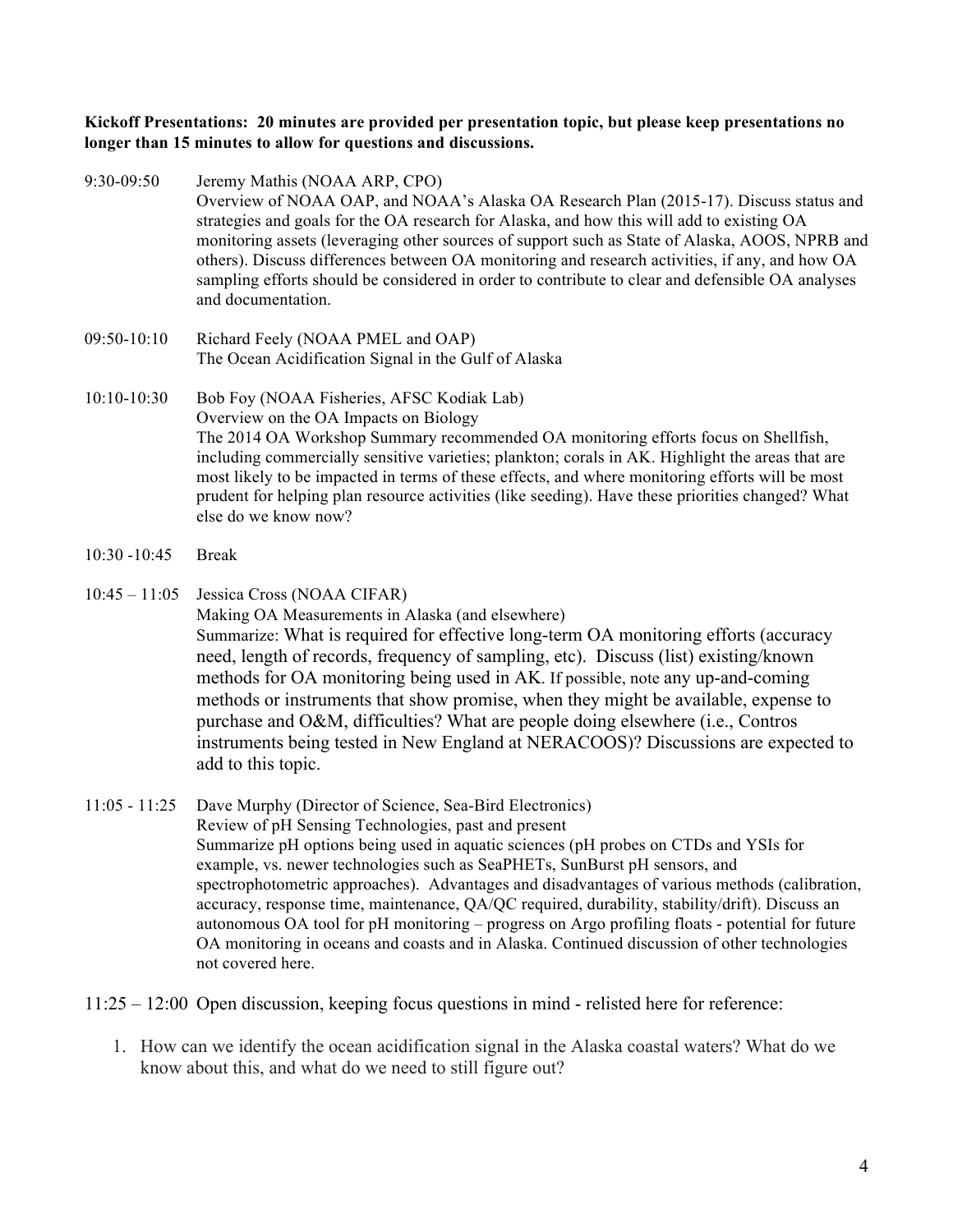- 2. What is the temporal and spatial variability of that signal? How much do we know and what still needs to be learned?
- 3. What are the advantages and disadvantages of the various methods (i.e., accuracy and precision required for purpose of data, moored vs. fast or slow moving platforms, cost, location, ability to analyze samples and data, maintenance of equipment, skilled techs/staff to do all above)?
- 4. What are the physical, chemical and biological parameters that SHOULD be included in the Alaska OA Observing System?
	- b. What will it take to measure all these parameters?
- 5. Are there benefits of staying in a location where there is a long OA record vs. benefits of moving the long-term monitoring effort(s) to another locale? Do we break a long time series to get coverage elsewhere?
- 6. How do we site moorings, stations for sampling, and at what water depths? What are length scales for planning regional vs. a more localized sampling effort?
- 7. What organisms can we monitor in the field that will be an early warning indicator of the biological impacts of OA?
- 12:00 Lunch will be provided. FYI: The AOOS office is only 2 blocks from the Captain Cook Hotel.
- 13:00-13:20 Jan Newton (NANOOS, UWAPL) IPACOA (IOOS Pacific Region Ocean Acidification Portal) Data Management Protocols and using the GOA-ON Plan for possible guidance. How to discern the quality of data required for OA monitoring efforts, and how to differentiate the various levels of quality. Briefly discuss delineations for climate, weather, and other. How data quality is being handled by IPACOA and the West Coast Regions.
- 13:20 13:40 List the current methods and approximate where they fit on the data quality scales.
- 13:40 15:00 Priority OA areas in Alaska: Review of current activities by region and method
	- 1. Gulf of Alaska:
		- A. Moorings: **Kris Holderied lead review**: example GAK1 mooring
			- a. Status, historical/length of record
			- b. Other moorings (historical/current/planned)
			- c. Methods used, usefulness of results, accurate enough?
			- d. Challenges and outcomes (is it working, do it elsewhere, what are costs?)
			- e. Carol will denote on the map the locations of long-term assets ( $>$  3 years,  $>$  5 years,  $> 10$  years).
		- B. Shipboard Routine Monitoring: **Jeremy Mathis lead review**: example, Seward line OA monitoring since 2008 (coming on 9 years).
			- a. Status, historical/length of record
			- b. Other monitoring from ships, water samples or instruments?
			- c. Methods used to analyze samples. Are the data meaningful? Do we know yet?
			- d. Other areas to consider for this type of monitoring (i.e., only possible a few times a year? Expense? Ships of Opportunity)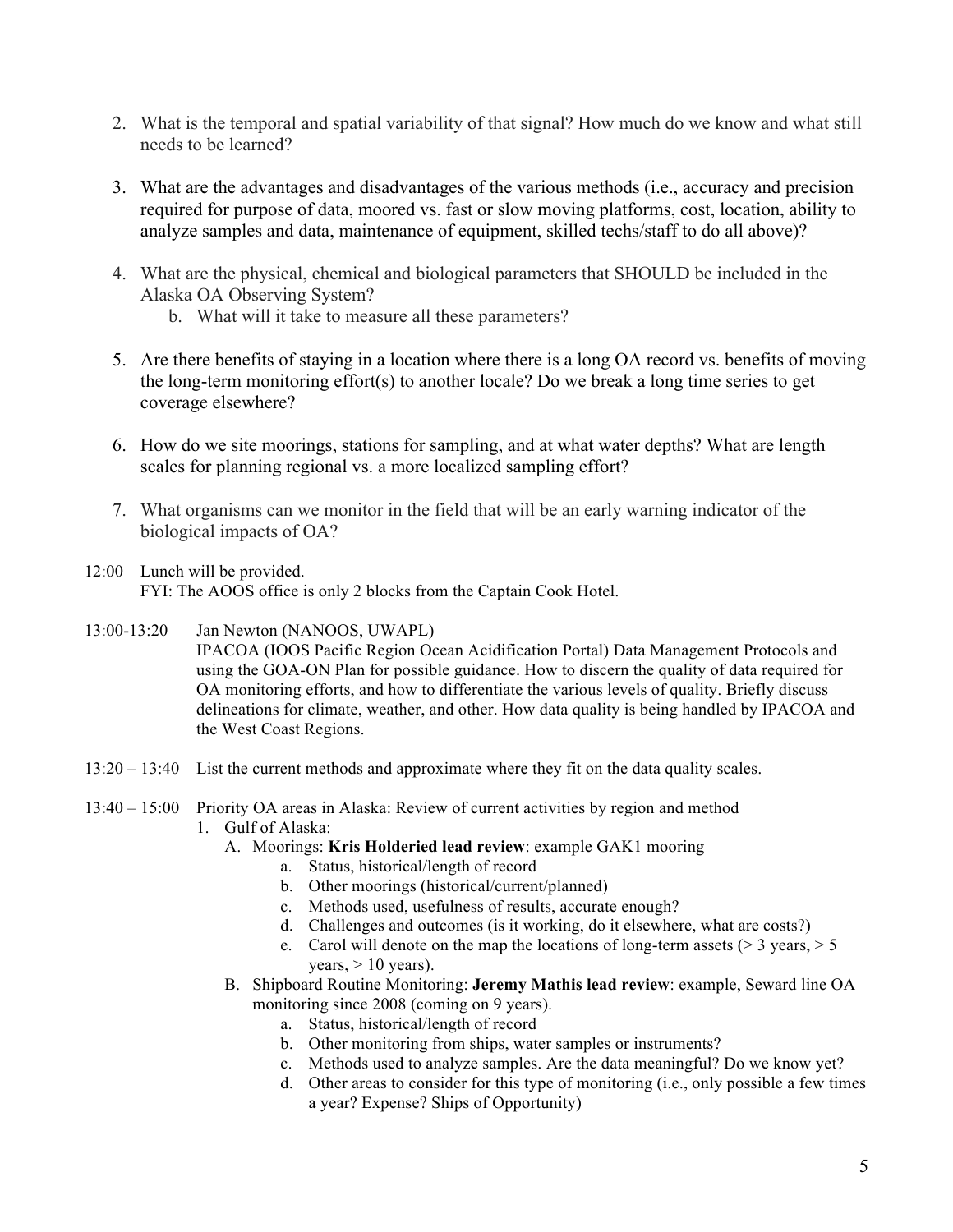e. Challenges and outcomes (is it working, do it elsewhere, costs?)

## C. Alutiiq Pride Shellfish: **Jeff Hettrick lead review** of sampling program

- a. Status, historical/length of record
- b. Method(s) and SOP implemented (what all is required to make these viable, validation? Temp controlled rooms?)
- c. If replicating in other areas, where would this methodology and this kind of work be most successful and where are there concerns about OA (i.e. another commercial shellfishery?)
- d. Challenges and outcomes (is it working at this location; is it working at all; should similar efforts be done elsewhere; costs?)

#### D. Underway Shipboard/Ferry Transects (i.e. historical work in GOA– Glacier tour boat 2014): **Wiley Evans and/or Allison Bidlack lead review**

- a. Status of historical and any shipboard underway ops
- b. Method(s) currently considered viable for fast moving platform applications, (specified accuracy and stability, response time, sample frequency, Nyquist resolution requirements, etc.)
- c. Challenges and outcomes (is it working, do it elsewhere?, cost effectiveness)

### E. Gliders and AUVs: **Wiley Evans and/or Jeremy Mathis lead review**

- a. Status of glider ops (historical/current/planned)
- b. Limitations (i.e., can Slocum fly these sensors or just Wave Gliders? Other platforms coming online? Profiling floats?)
	- i. Methods currently considered viable for slow moving platforms like gliders
	- ii. Challenges and outcomes (is it working, do we do it elsewhere, costs)
- F. Other OA activities in GOA we should be aware of? Any plans people are willing to share? Purpose, funding, proposed expected outcomes.

## 15:00 – 15:15 Break

- 15:15 16:15 Priorities for OA monitoring in Alaska: Review of current Activities by Region
	- 2. Arctic
		- A. Moorings: **Seth Danielson, Claudi Hauri or Andrew McDonnell lead review**: example Chukchi Ecosystem Mooring OA effort (status, historical, length of record)
			- a. Other moorings (historical/current/planned)
			- b. Methods/sensors used, methods currently considered viable for moored apps, specified accuracy and stability
			- c. Challenges and outcomes (is it working, do it elsewhere?, costs)
		- B. Shipboard routine measurements **Natalie Monacci lead review** (example: water samples; CTDs)
			- a. historical/current/planned
			- b. Methods/sensors used, specified accuracy and stability
			- c. Challenges and outcomes (is it working, do it elsewhere?, costs)
		- C. Underway shipboard/ferry transect measurements **Volunteer to lead this review**
			- a. historical/current/planned
			- b. Methods/sensors used, specified accuracy and stability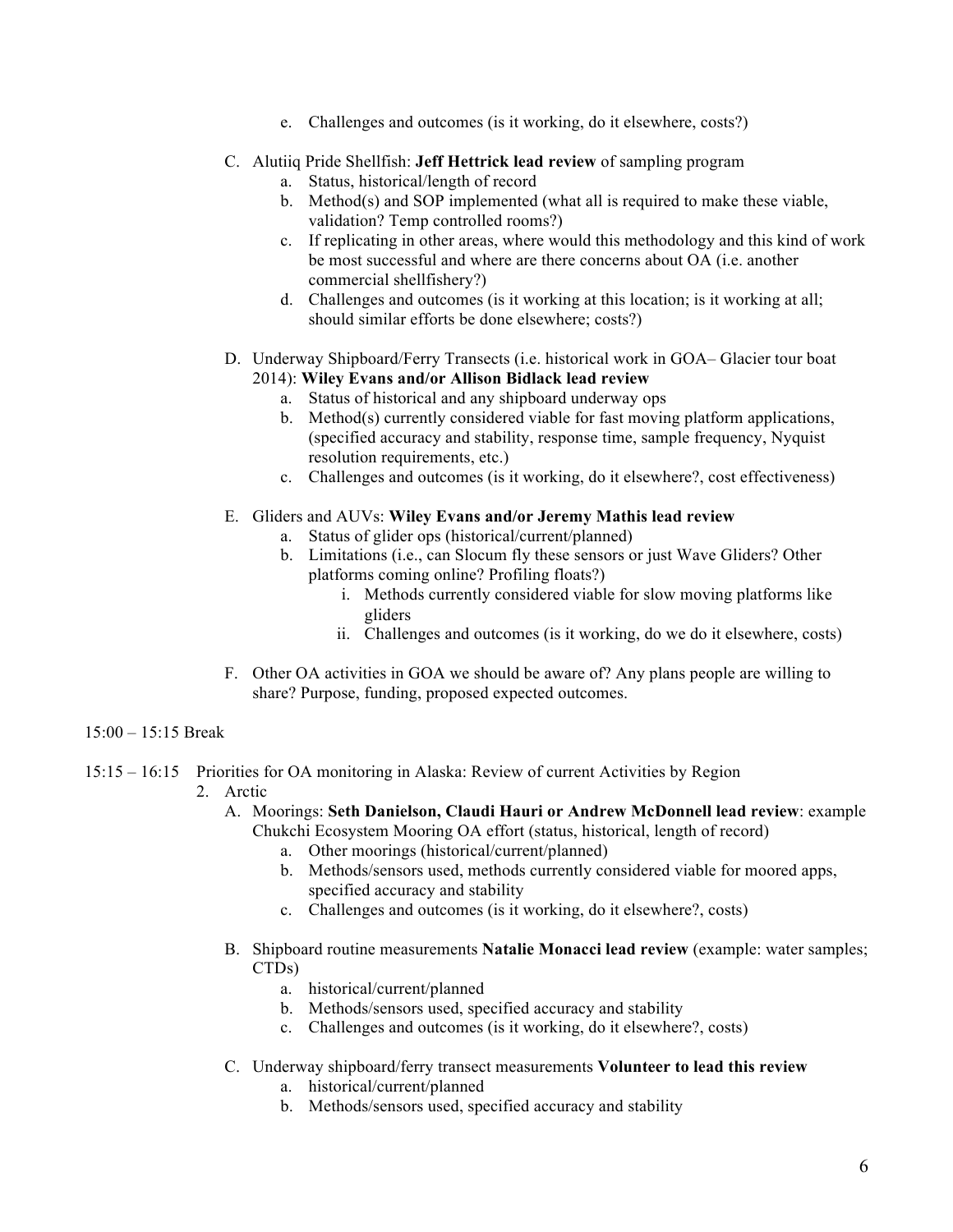c. Challenges and outcomes (is it working, do it elsewhere?, costs)

#### D. Glider work (slow moving platforms) **Volunteer to lead this review**

- a. historical/current/planned
- b. Methods/sensors used, specified accuracy and stability
- c. Challenges and outcomes (is it working, do it elsewhere?, costs)

16:15 – 17:00 Discussions, review inventory of existing and planned assets, review map

17:00 pm adjourn for dinner – on our own